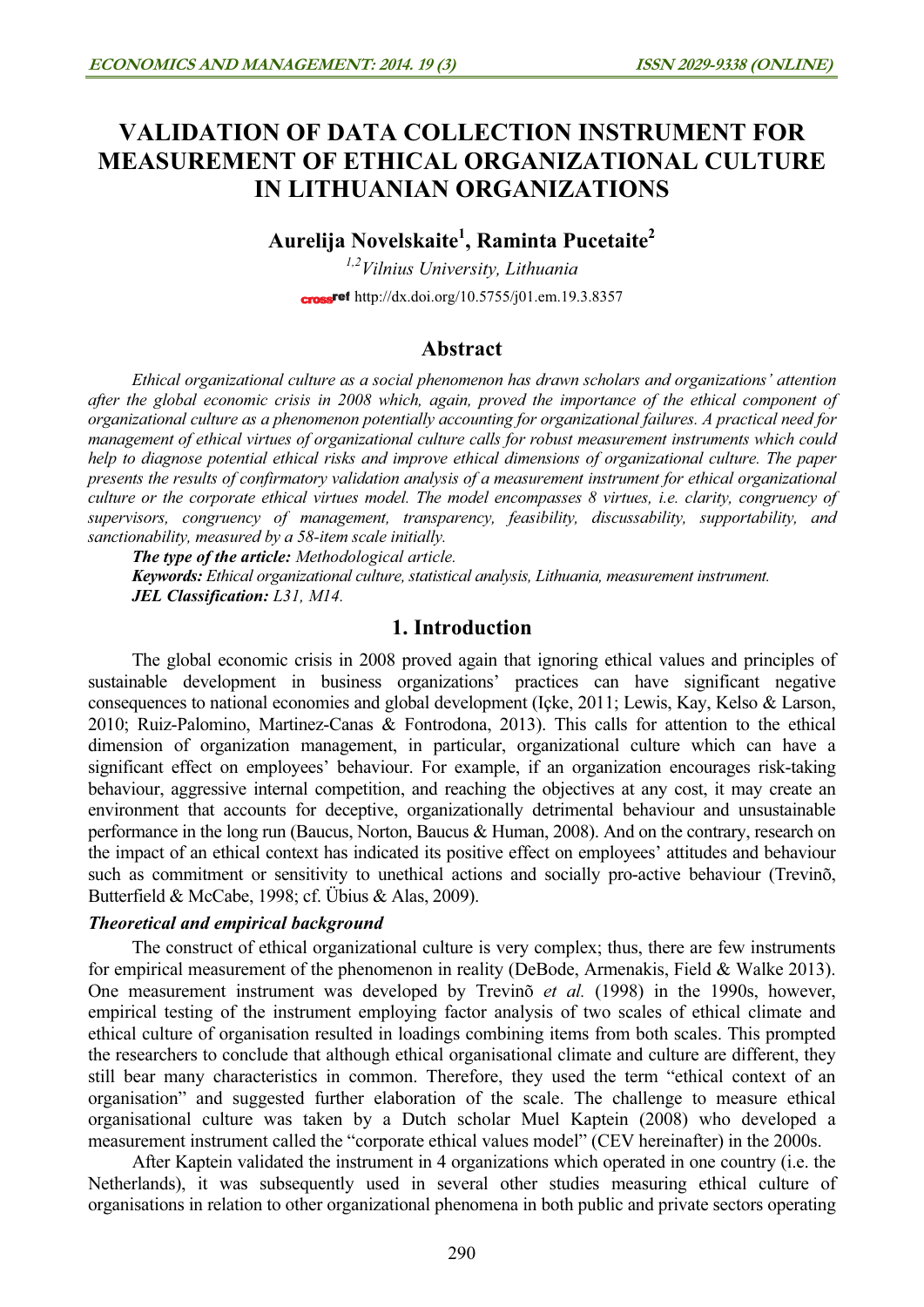in Finland, South Africa, and the US (Riivari & Lämsä, 2013; Huhtala, Kangas, Lämsä & Feldt, 2013; Kaptein, 2010; Webb, 2012). More recently, in a newer exploration of the instruments validity and reliability, DeBode et al. (2013) reported that they "found evidence further substantiating the eightdimensional factor structure of the scale and the internal consistency of each dimension" (p. 18).

#### The original contribution

In his study, Kaptein (2008) draws attention to four limitations of the validations which were accomplished by himself. These are peculiarities of the samples and languages of the instrument, "limited research into the convergent and discriminant validity of the new construct", lack of explanations for differences in significance of findings in different companies, and concerns regarding exhaustiveness of operational definition of the ethical culture of an organization which lay in the background of the instrument. In this paper, we contribute to elaboration of the above mentioned limitations. In particular, the contribution consists of providing the case of validation of the measurement instrument in a specific organizational setting: a public organization which operates in post-soviet societal context. Post-soviet societies may present challenges to normative models and measurements of values because of the transformations that these societies have gone through historically. Also we contribute to the field by validating the instrument in a different, i.e. the Lithuanian language. Second, accomplishing a series of correlation analysis, we present some implications for increasing the convergent and discriminant validity of the constructs in the particular organizational setting. Third, having additional knowledge about the organizational setting and sociocultural context, we contribute by suggesting possible explanations of the findings. Finally, extending our analysis of validation by exploring the other scales suggested by De Bode et al. (2013), we elaborate the operational definition of the construct.

#### 2. Method

The empirical data for this study were collected in one large public organization ( $N=1221$ ) by a standardized web-based questionnaire survey in Lithuania (n=757, response rate 62%) at the end of 2013. The voluntary participation based sample is dominated by women (68%), and most of the respondents are supervised by women managers (77%). An average number of years working in the studied organization is 14 years, and the majority of the respondents are in their 40s (29%) and 50s (45%). Almost all respondents have higher education (97%). In general, the sample represents actual socio-demographic features of the organization.

The initial questionnaire under validation in this study was meant for the measurement of ethical organizational culture and consisted of 58 statements which originally were formulated by Kaptein (2008). The statements measure the following virtues: clarity (10 statements), congruency of supervisor (6 state-ments), congruency of management (4 statements), feasibility (6 statements), supportability (6 statements), transparency (7 statements), discussability (10 statements), and sanctionability (9 statements). The statements were presented for the respondents' evaluation on a Likert scale from 1 to 6, 1 denoting "strongly disagree" and 6 "strongly agree"; the possibility of "no answer" was also provided. In the next step of the validation, the instrument suggested by DeBode's at al. (2013) was used. The instrument consists of a smaller number of Kaptein's (2008) statements and involves the same 9 categories with 4 items for each category (i.e. 32 statements in total).

The data were analyzed using SPSS 22.0 for Windows software. Statistical methods for carrying out a confirmatory factor analysis were analogous with the ones originally used by Kaptein  $(2008)$  and DeBode *et al.*  $(2013)$ : un-weighted least squares factorial analysis using different rotations to elucidate the best solutions. Aiming to contribute to the development of construct validity of the instrument, the next step of the validation procedure was based on correlation analysis (Pearson's product moment R) between the items and, resting on the strength/weakness of correlation coefficients, incorporation/elimination of the items into/from separate measurement categories. Finally, following commonly used procedures of empirical validations of measurement scales (e.g. Parsian & Dunning, 2009; Delmottea, De Winneb & Selsc, 2012; Kim & Cho, 2011), reliability analysis based on the calculation of Cronbach's alphas was accomplished for the evaluation of the three measurement instruments.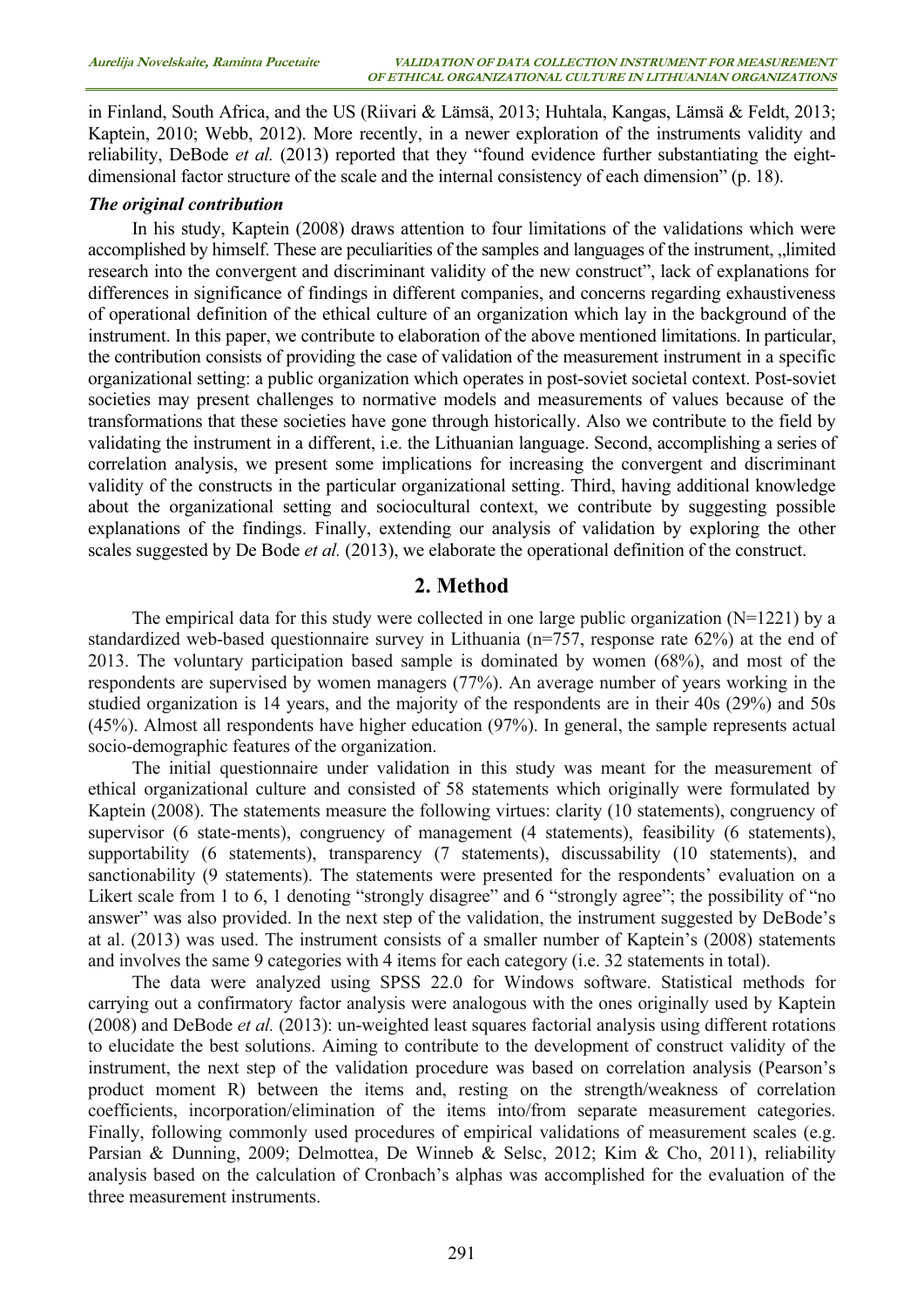## 3. Results

The confirmatory factor analysis of the data collected in the Lithuanian organization resulted in 10 factors (i.e. the dimensions of ethical organizational culture) instead of 8 which were reported in Kaptein's (2008) study. After testing different – Varimax, Quarimax, Promax, Equamax, Direct Oblimin – rotations it was decided to rest on the Varimax rotation (see Table 1) because Quartimax rotation suggested existence of only 1 factor (dimension), and Equamax and Direct Oblimin rotations did not provide any solution.

Similarly as in Kaptein's (2008) study, the analysis of the Lithuanian data allowed to identify Clarity, Congruency of Management, Congruency of Supervisor, and Supportability as clearly separable and consistent constructs. Meanwhile factorial loadings-based compositions of the other constructs, i.e. Feasibility, Transparency, Discussability, and Sanctionability require longer and more detailed discussion. That is, in the case of *Feasibility* we found that 2 items (CEV21 and CEV22) seem to be falling aside from the other in this construct. They fall closer to several items aimed at measuring Discussability (CEV47-49) and Sanctionability (CEV53) (the 9th component in Table 1). Also construct of *Transparency* seems to be more scattered between the other constructs in the Lithuanian data as compared to Kaptein's (2008) findings. More specifically, this construct is split into 2 parts: the first part encompasses items which refer to potential occurrences in the future (CEV33-36); the second one involves items which are about factual existence of knowledge and practices (CEV38-39) and which seem to be close to the aspects related to Discussability and Sanctionability. Meanwhile item CEV37 seems to be attributed to measuring Clarity (the 1st component in Table 1) or Congruency of supervisor (the 10th component in Table 1).

Notwithstanding, the most tricky findings are related to the constructs measuring Discussability and Sanctionability. In general, following results of factorial analysis those 2 constructs should be reconstructed in the following way: one construct (the 3rd component in Table 1) should encompass items CEV38-40, CEV43, CEV49-51, and CEV 54, 56; the next construct (the 6th component in Table 1) should encompass items CEV42, CEV44-47; the third construct (the 8th component in Table 1) should encompass items CEV52-43, CEV55, and CEV57-58. The rest of the items that were originally assigned to these two constructs should be added to the other constructs: CEV41 seems to be the closest to the construct measuring *Supportability* (CEV27-32; the 4th component in Table 1); CEV48 (probably, together with CEV47 and CEV49), as it was mentioned before, seems to be the closest to several items measuring Feasibility (the 9th component in Table 1).

|                      |                   |      |                |        |         |         | <b>Component</b> |                |          |         |          |
|----------------------|-------------------|------|----------------|--------|---------|---------|------------------|----------------|----------|---------|----------|
|                      |                   |      | $\overline{2}$ | 3      | 4       | 5       | 6                | $\overline{7}$ | 8        | 9       | 10       |
| <b>Clarity</b>       | CEV1              | ,678 | ,169           | ,078   | ,195    | ,041    | ,157             | ,091           | ,074     | ,127    | ,060     |
|                      | CEV <sub>2</sub>  | ,705 | ,154           | ,118   | ,231    | ,122    | ,196             | ,118           | ,029     | ,101    | ,142     |
|                      | CEV <sub>3</sub>  | ,763 | ,174           | ,173   | ,174    | ,078    | ,038             | ,055           | $-.022$  | ,078    | ,124     |
|                      | CEV4              | .694 | ,285           | ,100   | ,239    | ,089    | ,030             | , 114          | $-0.026$ | ,047    | ,069     |
|                      | CEV <sub>5</sub>  | .646 | ,170           | ,117   | ,049    | ,123    | ,020             | ,003           | ,125     | ,005    | ,189     |
|                      | CEV <sub>6</sub>  | ,643 | ,212           | ,019   | ,092    | ,115    | ,213             | ,116           | ,203     | $-.079$ | ,096     |
|                      | CEV7              | ,762 | ,250           | ,261   | ,103    | ,043    | ,037             | ,097           | .034     | ,096    | ,050     |
|                      | CEV <sub>8</sub>  | .705 | ,202           | ,277   | ,112    | ,052    | ,019             | ,126           | ,122     | ,073    | ,041     |
|                      | CEV9              | ,421 | ,005           | $-195$ | $-.032$ | ,277    | .335             | .016           | ,264     | ,104    | ,285     |
|                      | CEV10             | ,616 | ,304           | ,109   | ,266    | ,156    | ,176             | ,039           | .094     | ,102    | ,000     |
| <b>Congruency of</b> | CEV11             | ,274 | ,723           | ,065   | ,199    | ,022    | ,182             | ,156           | ,188     | ,034    | ,172     |
| supervisor           | CEV12             | ,354 | .698           | ,038   | ,144    | ,105    | ,170             | ,119           | ,203     | $-.001$ | ,157     |
|                      | CEV13             | ,324 | .659           | ,212   | ,135    | ,158    | ,108             | ,103           | ,025     | ,154    | ,090     |
|                      | CEV14             | ,230 | ,721           | ,080   | ,210    | ,076    | ,124             | ,081           | ,168     | ,095    | ,116     |
|                      | CEV15             | ,316 | ,685           | ,186   | ,166    | ,185    | ,087             | ,038           | ,069     | ,171    | ,092     |
|                      | CEV16             | .309 | ,726           | ,122   | ,153    | ,126    | ,121             | ,073           | ,144     | ,138    | .076     |
| <b>Congruency of</b> | CEV17             | ,277 | ,420           | ,130   | ,244    | ,127    | ,122             | ,125           | ,071     | ,104    | ,548     |
| management           | CEV18             | ,224 | .425           | ,180   | ,257    | ,050    | ,075             | ,050           | ,184     | ,144    | ,626     |
|                      | CEV19             | ,334 | ,400           | ,187   | ,137    | ,063    | ,065             | ,069           | ,115     | ,168    | ,604     |
|                      | CEV <sub>20</sub> | ,298 | .382           | ,223   | ,153    | ,203    | ,007             | .065           | ,102     | ,202    | ,433     |
| Feasibility          | CEV21R            | ,085 | ,189           | ,022   | ,164    | ,056    | $-.010$          | ,337           | ,055     | ,655    | ,065     |
|                      | CEV22R            | ,098 | ,076           | ,072   | ,144    | ,022    | ,067             | ,401           | ,048     | ,590    | ,169     |
|                      | CEV23R            | ,089 | ,078           | ,040   | ,041    | $-.008$ | .098             | ,794           | ,068     | ,097    | $-0.015$ |
|                      | CEV24R            | ,119 | ,059           | ,037   | ,076    | ,053    | ,109             | ,847           | ,043     | ,099    | ,056     |
|                      | CEV25R            | ,130 | ,097           | ,050   | ,033    | ,090    | ,001             | ,837           | ,041     | ,109    | ,017     |
|                      | CEV26R            | ,088 | ,198           | ,112   | ,057    | ,026    | $-.050$          | ,510           | ,053     | ,502    | ,126     |

Table 1. Confirmatory factor analysis using Kaptein's (2008) model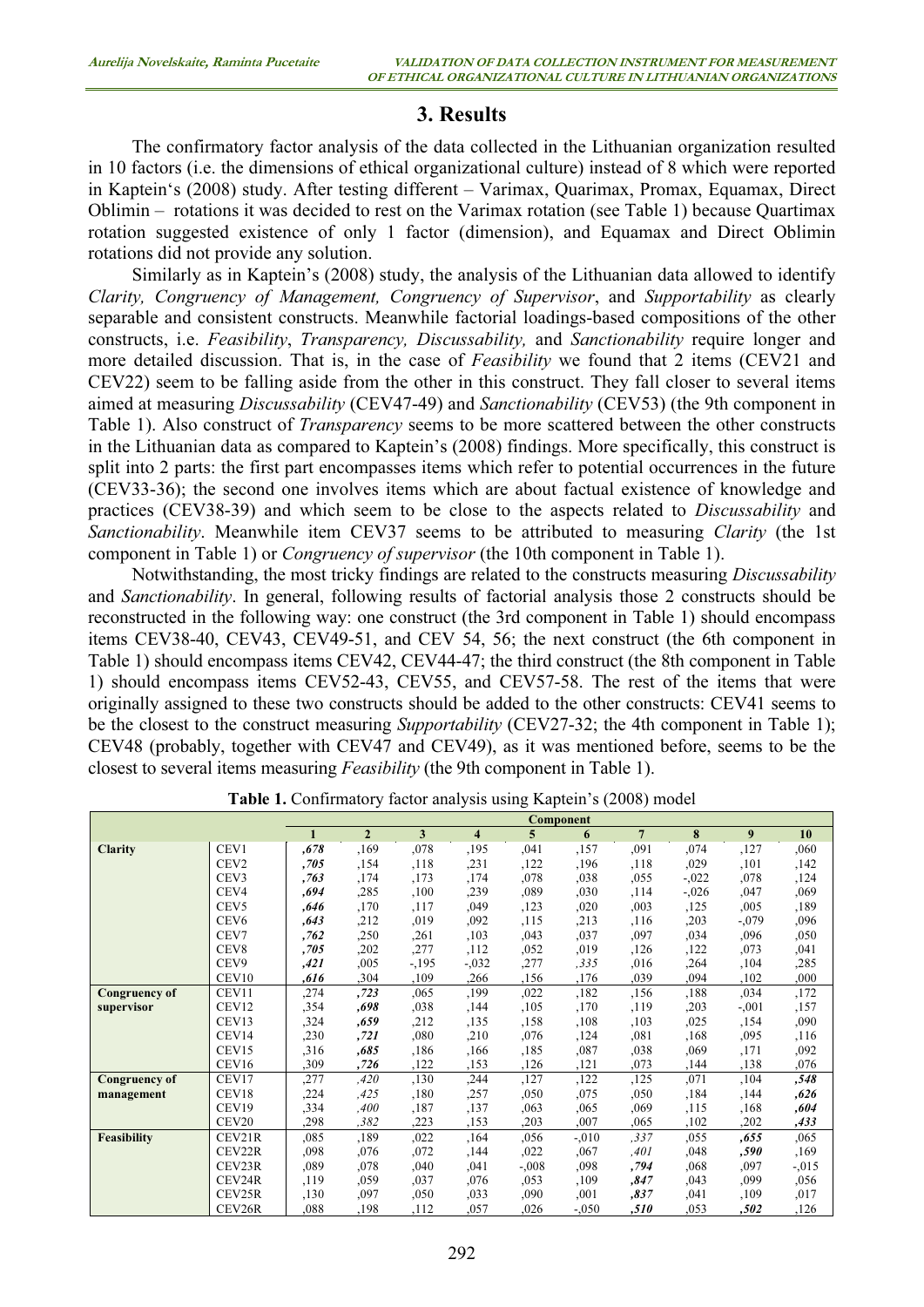| <b>Supportability</b>                                                                                                     | CEV27             | ,294 | ,132    | ,062  | ,417  | ,340    | ,138  | .011    | $-.101$ | ,160    | .029     |
|---------------------------------------------------------------------------------------------------------------------------|-------------------|------|---------|-------|-------|---------|-------|---------|---------|---------|----------|
|                                                                                                                           | CEV28             | ,203 | ,176    | ,116  | .691  | ,030    | .144  | .063    | ,258    | ,028    | ,122     |
|                                                                                                                           | CEV29             | ,265 | ,110    | ,090  | .692  | ,196    | ,144  | $-.004$ | .183    | ,125    | .075     |
|                                                                                                                           | CEV30             | ,217 | ,329    | ,086  | ,585  | ,051    | ,199  | ,155    | ,295    | .095    | ,215     |
|                                                                                                                           | CEV31             | ,330 | ,187    | ,211  | ,639  | ,186    | ,184  | ,020    | ,067    | ,180    | ,082     |
|                                                                                                                           | CEV32             | ,202 | ,263    | ,201  | ,659  | ,069    | ,176  | ,138    | ,198    | ,071    | ,103     |
| <b>Transparency</b>                                                                                                       | CEV33             | ,095 | ,121    | ,190  | ,170  | ,732    | ,189  | ,097    | ,034    | $-.040$ | $-.021$  |
|                                                                                                                           | CEV34             | ,127 | .082    | ,201  | ,098  | ,806    | ,139  | ,067    | ,102    | $-.014$ | ,056     |
|                                                                                                                           | CEV35             | ,103 | ,183    | ,150  | ,130  | ,786    | ,037  | ,048    | .098    | ,079    | ,143     |
|                                                                                                                           | CEV36             | ,144 | .046    | ,170  | ,017  | ,578    | .110  | $-.052$ | ,312    | ,200    | .053     |
|                                                                                                                           | CEV37             | ,305 | ,003    | ,303  | ,078  | ,234    | .302  | ,017    | ,151    | ,033    | ,357     |
|                                                                                                                           | CEV38             | ,283 | $-.001$ | ,511  | ,115  | , 214   | ,184  | ,053    | ,243    | $-.041$ | ,280     |
|                                                                                                                           | CEV39             | .176 | ,086    | ,601  | ,005  | ,375    | ,077  | ,073    | ,136    | ,002    | ,142     |
| <b>Discussability</b>                                                                                                     | CEV <sub>40</sub> | ,139 | ,112    | , 651 | ,149  | , 214   | .162  | .042    | ,201    | .084    | .194     |
|                                                                                                                           | CEV41             | ,183 | ,304    | ,336  | ,370  | $-.015$ | ,302  | ,210    | ,162    | $-.049$ | ,200     |
|                                                                                                                           | CEV <sub>42</sub> | ,138 | , 211   | , 340 | , 314 | ,155    | ,530  | ,125    | ,079    | $-.032$ | .098     |
|                                                                                                                           | CEV <sub>43</sub> | ,158 | ,151    | ,583  | ,232  | ,087    | .419  | ,100    | ,063    | ,111    | ,038     |
|                                                                                                                           | CEV44             | ,145 | .119    | ,176  | ,235  | ,105    | ,730  | ,087    | ,161    | ,009    | .002     |
|                                                                                                                           | CEV45             | ,150 | ,212    | ,449  | ,166  | ,179    | ,563  | ,085    | .036    | ,054    | ,027     |
|                                                                                                                           | CEV46             | ,106 | ,153    | ,140  | ,141  | ,152    | ,730  | ,065    | ,176    | ,039    | ,096     |
|                                                                                                                           | CEV47             | ,242 | ,299    | ,249  | ,157  | ,177    | , 363 | $-.018$ | ,240    | ,303    | ,127     |
|                                                                                                                           | CEV <sub>48</sub> | ,271 | ,176    | ,369  | ,213  | ,198    | ,355  | $-.073$ | ,117    | ,391    | $-.022$  |
|                                                                                                                           | CEV49             | ,197 | ,142    | ,419  | ,034  | ,236    | ,338  | $-.067$ | , 231   | ,311    | ,044     |
| Sanctionability                                                                                                           | CEV50             | ,309 | ,218    | ,475  | ,393  | ,176    | ,176  | ,078    | ,049    | ,118    | $-0.012$ |
|                                                                                                                           | CEV51             | ,277 | ,324    | ,481  | ,283  | ,079    | ,153  | ,142    | ,271    | ,032    | ,013     |
|                                                                                                                           | CEV52             | ,038 | ,220    | ,256  | .294  | ,068    | .012  | ,112    | .651    | .016    | .082     |
|                                                                                                                           | CEV53             | ,157 | .311    | ,287  | ,008  | ,247    | ,189  | ,022    | ,403    | ,334    | .094     |
|                                                                                                                           | CEV54             | ,268 | ,179    | ,396  | ,247  | ,206    | ,117  | $-.023$ | .348    | ,216    | .072     |
|                                                                                                                           | CEV55             | ,009 | ,089    | ,041  | ,112  | ,106    | ,253  | .087    | .636    | $-.048$ | ,151     |
|                                                                                                                           | CEV56             | ,238 | ,184    | ,392  | ,162  | ,249    | ,191  | ,060    | ,355    | ,191    | $-.057$  |
|                                                                                                                           | CEV57             | ,231 | ,180    | , 311 | ,164  | ,238    | ,157  | ,039    | ,507    | ,257    | ,029     |
|                                                                                                                           | CEV58             | ,137 | .232    | ,269  | ,293  | ,124    | .085  | ,045    | ,547    | ,102    | .029     |
| Methodological note: Extraction Method: Principal Component Analysis. Rotation Method: Varimax with Kaiser Normalization. |                   |      |         |       |       |         |       |         |         |         |          |

Note: the strongest loadings are in bold.

Similar analysis of the measurement instrument suggested by DeBode *et al.* (2013) resulted in only 5 constructs of ethical organizational culture (Table 2). One the one hand, the separate constructs are almost absolutely clearly identifiable in the Lithuanian data. The only exclusion is Sanctionability (the 2nd and the 3rd components in Table 2). On the other hand, in this case we have only 5 categories of the constructs: *Clarity* (the 4th component in Table 2), *Congruency of* Leadership (i.e. congruency of management and supervisor as a united construct – the 1st component in Table 2), Feasibility (the 5th component in Table 2); Supporting Discussability (including positive sanctions – the 2nd component in Table 2), and Confident Transparency (including confidence about disciplining – the 3rd component in Table 2).

|  | Table 2. Confirmatory factor analysis using DeBode's et al. (2013) model |  |  |  |
|--|--------------------------------------------------------------------------|--|--|--|
|--|--------------------------------------------------------------------------|--|--|--|

|                                 |                   |      |              | Component |                    |      |
|---------------------------------|-------------------|------|--------------|-----------|--------------------|------|
|                                 |                   |      | $\mathbf{2}$ | 3         | $\overline{\bf 4}$ | 5    |
| <b>Clarity</b>                  | CEV1              | ,276 | ,254         | ,118      | ,643               | ,117 |
|                                 | CEV7              | .323 | .149         | .178      | ,777               | ,137 |
|                                 | CEV <sub>8</sub>  | ,285 | ,150         | ,202      | ,761               | ,135 |
|                                 | CEV10             | ,353 | ,327         | ,176      | ,609               | ,087 |
| <b>Congruency of supervisor</b> | CEV11             | ,742 | , 311        | .052      | ,199               | ,152 |
|                                 | CEV12             | ,734 | ,258         | ,120      | ,235               | ,106 |
|                                 | CEV14             | ,707 | ,271         | ,104      | ,180               | ,129 |
|                                 | CEV16             | ,679 | ,253         | .157      | .273               | ,151 |
| <b>Congruency of management</b> | CEV17             | ,687 | ,223         | ,218      | ,160               | ,167 |
|                                 | CEV18             | ,744 | ,235         | ,195      | ,119               | ,143 |
|                                 | CEV19             | ,704 | ,136         | ,237      | ,215               | ,177 |
|                                 | CEV20             | ,592 | .128         | ,336      | ,228               | ,187 |
| Feasibility                     | CEV21R            | ,195 | ,172         | ,024      | ,060               | ,722 |
|                                 | CEV22R            | ,136 | ,128         | ,127      | ,079               | ,744 |
|                                 | CEV25R            | .093 | ,067         | ,077      | ,104               | .669 |
|                                 | CEV26R            | ,195 | .059         | .092      | .088               | ,779 |
|                                 | CEV29             | ,228 | .698         | ,090      | ,215               | ,071 |
| <b>Supportability</b>           | CEV <sub>30</sub> | ,480 | ,648         | .047      | ,117               | ,196 |
|                                 | CEV31             | ,250 | .684         | ,129      | ,333               | ,126 |
|                                 | CEV32             | ,333 | .678         | ,091      | ,165               | ,195 |
| <b>Transparency</b>             | CEV33             | ,091 | ,194         | ,702      | ,054               | ,058 |
|                                 | CEV35             | ,254 | ,077         | ,698      | ,048               | ,089 |
|                                 | CEV38             | ,169 | ,304         | ,550      | ,244               | ,018 |
|                                 | CEV39             | ,108 | ,178         | .692      | ,175               | .088 |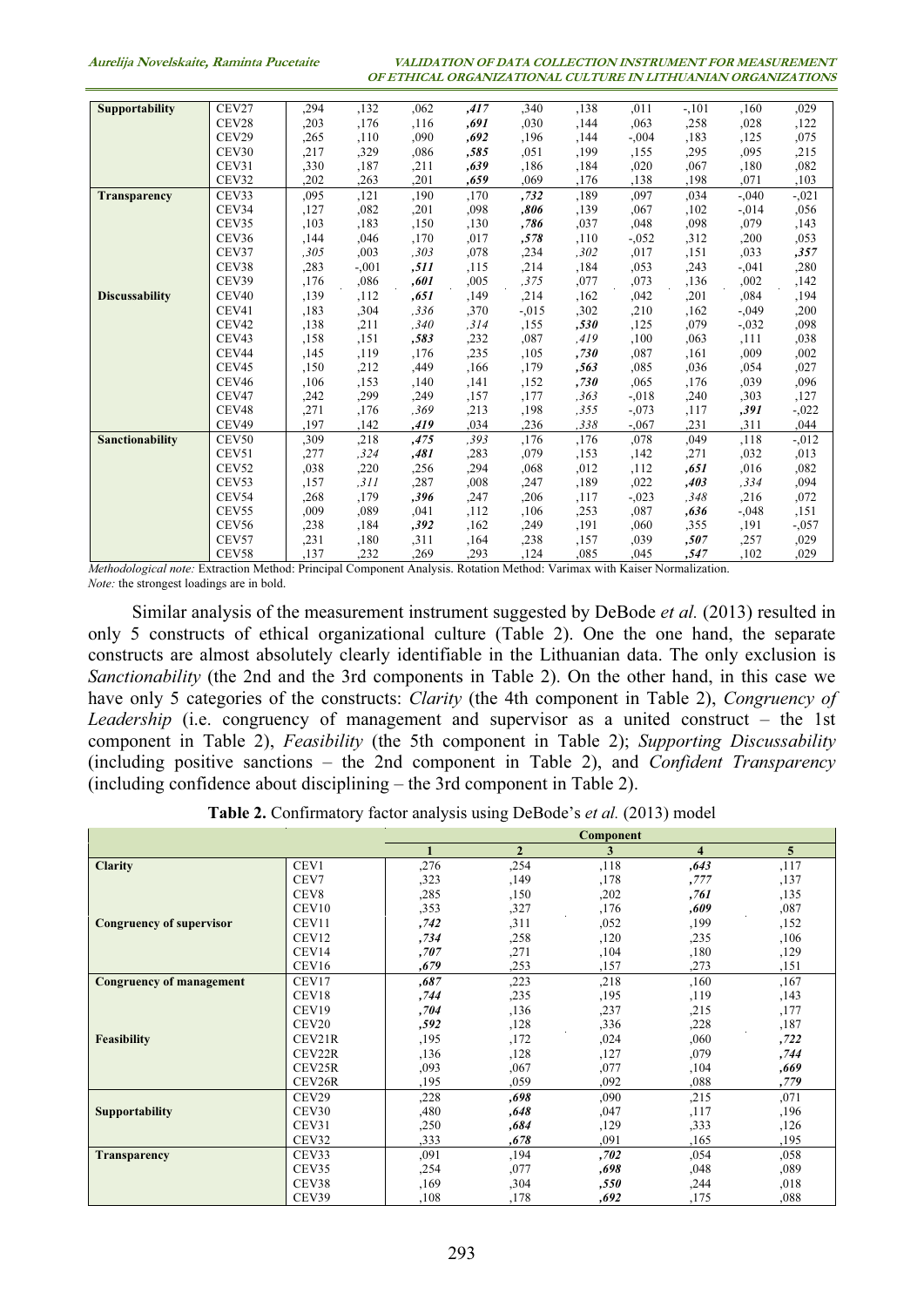Aurelija Novelskaite, Raminta Pucetaite VALIDATION OF DATA COLLECTION INSTRUMENT FOR MEASUREMENT OF ETHICAL ORGANIZATIONAL CULTURE IN LITHUANIAN ORGANIZATIONS

| <b>Discussability</b> | CEV <sub>42</sub> | ,217 | ,591 | .346 | ,100    | ,063 |
|-----------------------|-------------------|------|------|------|---------|------|
|                       | CEV <sub>43</sub> | ,089 | ,586 | ,379 | .204    | ,133 |
|                       | CEV <sub>46</sub> | ,185 | ,526 | ,351 | ,020    | ,022 |
|                       | CEV <sub>48</sub> | 147  | .475 | .376 | .303    | 129  |
| Sanctionability       | CEV51             | ,325 | ,485 | ,314 | ,272    | ,131 |
|                       | CEV <sub>55</sub> | .267 | ,412 | .266 | $-.208$ | .022 |
|                       | CEV <sub>56</sub> | ,159 | ,465 | ,461 | ,190    | ,150 |
|                       | CEV57             | .261 | ,383 | .465 | 173     | ,183 |

CEV57 1,133 ,183 ,173 ,183<br>Methodological note: Extraction Method: Principal Component Analysis. Rotation Method: Varimax with Kaiser Normalization. Note: the strongest loadings are in bold.

The analysis leads to a concluding suggestion to use DeBode's *et al.* (2013) version of the instrument for measuring ethical organizational culture in Lithuania. However, evaluation of reliability of the Kaptein's (2008) and DeBode's et al. (2013) instruments suggests a rather opposite conclusion as reliability of the scales is higher when all the items are included in the measurement instrument (i.e. Kaptein's model) in the Lithuanian data (Table 3). Hence, further elaboration of the instrument for measuring ethical organizational culture in Lithuania is unavoidable.

Table 3. Reliability analysis: Cronbach's alphas

|                              | ins<br>Æ | CO.   | డి<br>е<br>$\omega$<br><b>So</b><br>60 | isor<br>ьŗ<br><b>Sup</b> | ility<br>$\sin$<br>සි<br>Œ, | Ġ3<br>⋗<br>⌒<br>ø<br>ä<br>×. | 2<br>٩<br>مت | S <sub>S</sub> a<br>ity<br>isc<br>م | 55.<br>ශී |
|------------------------------|----------|-------|----------------------------------------|--------------------------|-----------------------------|------------------------------|--------------|-------------------------------------|-----------|
| Kaptein's (2008) model       | 0.965    | 0,897 | 0.922                                  |                          | 0.836                       | 0.873                        | 0.839        | 0.897                               | 0,861     |
| DeBode's et al. (2013) model | 0.942    | 0.847 | 0.900                                  | 0.876                    | 0.760                       | 0.869                        | 0.748        | 0.777                               | 0.702     |

Based on the results of correlation analysis, elaboration of convergent and discriminant validity of the original (Kaptein, 2008) measurement instrument suggested some possible modifications of the constructs. More specifically, relatively low correlation coefficients denoting a weak relation between CEV9 and the other items in the construct *Clarity* suggest elimination of the item (Table 4). It is worth drawing attention to the above given results of factorial analysis (Table 1) which point out an exclusively weak indicator of CEV9 belonging to the group of the items measuring the Clarity virtue. Hence, the result of correlation analysis just confirms a presupposition that CEV9 is an excessive item in the construct. Moreover, elimination of CEV9 from the construct results in the increased reliability of measuring *Clarity* to as high Cronbach's alpha as 0,916.

| Table 4. Convergent and discriminant validity: Clarity |  |  |
|--------------------------------------------------------|--|--|
|                                                        |  |  |

|                  |                  | <b>Clarity</b>   |                  |           |                  |                  |           |                  |          |              |
|------------------|------------------|------------------|------------------|-----------|------------------|------------------|-----------|------------------|----------|--------------|
|                  | CEV <sub>1</sub> | CEV <sub>2</sub> | CEV <sub>3</sub> | CEV4      | CEV <sub>5</sub> | CEV <sub>6</sub> | CEV7      | CEV <sub>8</sub> | CEV9     | <b>CEV10</b> |
| <b>CEV1</b>      |                  | $,727**$         | $.581**$         | $.533**$  | $.417**$         | .489**           | ,568**    | $.541**$         | $,303**$ | $,536**$     |
| CEV <sub>2</sub> |                  |                  | $0.666**$        | $.616**$  | $0***$           | $.554**$         | $0.610**$ | $,568**$         | $,356**$ | $,580**$     |
| CEV3             |                  |                  |                  | $0.674**$ | $.554**$         | $.501**$         | $.719**$  | $.584**$         | $,303**$ | $,581**$     |
| CEV <sub>4</sub> |                  |                  |                  |           | $.540**$         | $.541**$         | $0.650**$ | $.566***$        | $,266**$ | $.559**$     |
| CEV <sub>5</sub> |                  |                  |                  |           |                  | $.487**$         | $.557**$  | $,478**$         | $.363**$ | $,490**$     |
| CEV6             |                  |                  |                  |           |                  |                  | $.519**$  | $.551**$         | $,431**$ | $,489**$     |
| <b>CEV7</b>      |                  |                  |                  |           |                  |                  |           | $,730**$         | $.317**$ | $,635***$    |
| CEV8             |                  |                  |                  |           |                  |                  |           |                  | $.310**$ | ,599**       |
| <b>CEV9</b>      |                  |                  |                  |           |                  |                  |           |                  |          | $.373**$     |
| CEV10            |                  |                  |                  |           |                  |                  |           |                  |          |              |

Note: \*\* Correlation is significant at the 0.01 level (2-tailed).

Further, it should be noted that clearly stronger correlations between the items measuring *Clarity* and the other items were not found. Hence, the construct was not complemented by any new items.

Similarly, Congruency of Management and Congruency of Supervisor are found to be the constructs which do not require significant corrections, i.e. exclusion or inclusion of any other items in the Lithuanian data (Table 5).

|              |              |              | <b>Congruency of Management</b> | <b>Congruency of Supervisor</b> |              |              |              |              |                   |              |
|--------------|--------------|--------------|---------------------------------|---------------------------------|--------------|--------------|--------------|--------------|-------------------|--------------|
|              | <b>CEV11</b> | <b>CEV12</b> | <b>CEV13</b>                    | <b>CEV14</b>                    | <b>CEV15</b> | <b>CEV16</b> | <b>CEV17</b> | <b>CEV18</b> | CEV <sub>19</sub> | <b>CEV20</b> |
| CEV11        |              | $.786**$     | $0.650**$                       | $.667**$                        | $0.625**$    | $0.683**$    |              |              |                   |              |
| <b>CEV12</b> |              |              | $.653**$                        | $.656**$                        | $.624**$     | $.673**$     |              |              |                   |              |
| <b>CEV13</b> |              |              |                                 | $,555***$                       | $0.652**$    | $0.662**$    |              |              |                   |              |
| <b>CEV14</b> |              |              |                                 |                                 | $,710**$     | $.699**$     |              |              |                   |              |
| <b>CEV15</b> |              |              |                                 |                                 |              | $.710**$     |              |              |                   |              |
| <b>CEV16</b> |              |              |                                 |                                 |              |              |              |              |                   |              |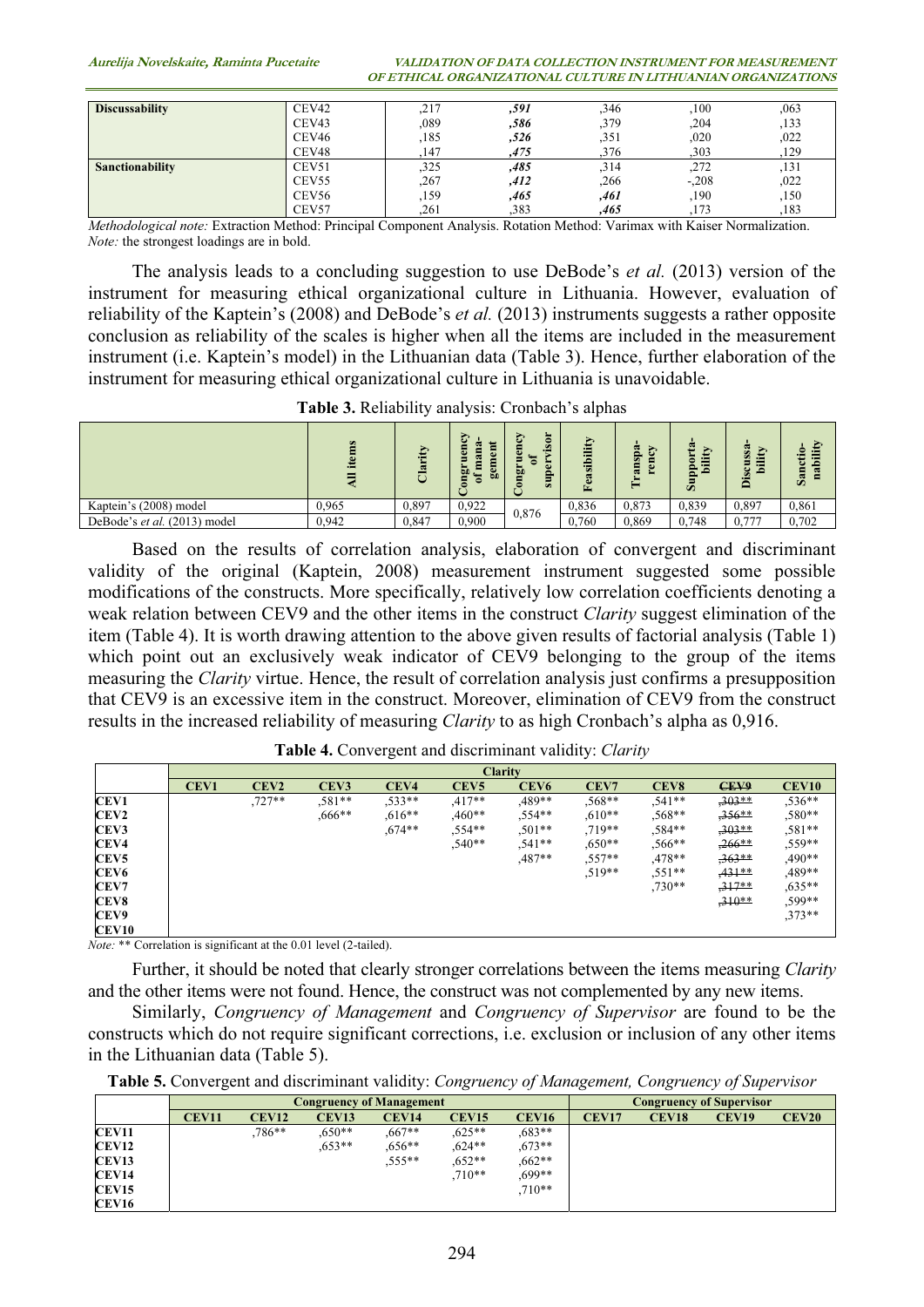Aurelija Novelskaite, Raminta Pucetaite VALIDATION OF DATA COLLECTION INSTRUMENT FOR MEASUREMENT OF ETHICAL ORGANIZATIONAL CULTURE IN LITHUANIAN ORGANIZATIONS

| <b>CEV17</b> | $,542**$ | $.561**$ | $,510**$ | $,526**$ | $0.560**$ | $,554**$ |          |          |           |  |
|--------------|----------|----------|----------|----------|-----------|----------|----------|----------|-----------|--|
| CEV18        | $,592**$ | $.539**$ | $.534**$ | $.518**$ | $.526**$  | $.564**$ | $716**$  |          |           |  |
| <b>CEV19</b> | $,550**$ | $.552**$ | $.493**$ | $.543**$ | $.555**$  | $.506**$ | $.618**$ | 724**    |           |  |
| <b>CEV20</b> | $.472**$ | 498**    | $.572**$ | $.472**$ | .487**    | $.490**$ | $.531**$ | $.596**$ | $0.645**$ |  |

Note: \*\* Correlation is significant at the 0.01 level (2-tailed).

It is interesting to note that following the results of correlation analysis those two constructs can be measured both as two separate ones and as one construct in the Lithuanian data. Moreover, unification of the items into one construct – e.g. Congruency of Leadership – leads to increased reliability of the measurement with Cronbach's alpha of 0,934. It is worth mentioning here that a decision to combine the 2 constructs has been suggested by the above presented factor analysis of the instrument by DeBode et al. (2013) (Table 2).

| Table 6. Convergent and discriminant validity: Feasibility, Supportability |  |  |
|----------------------------------------------------------------------------|--|--|
|                                                                            |  |  |

|               | Feasibility   |               |               |           |           |                    |              | <b>Supportability</b> |           |              |              |              |  |
|---------------|---------------|---------------|---------------|-----------|-----------|--------------------|--------------|-----------------------|-----------|--------------|--------------|--------------|--|
|               | <b>CEV21R</b> | <b>CEV22R</b> | <b>CEV23R</b> | CEV24R    | CEV25R    | CEV <sub>26R</sub> | <b>CEV27</b> | <b>CEV28</b>          | CEV29     | <b>CEV30</b> | <b>CEV31</b> | <b>CEV32</b> |  |
| CEV21R        |               | $,503**$      | $,316**$      | $,368**$  | $,340**$  | $,491**$           |              |                       |           |              |              |              |  |
| CEV22R        |               |               | $,333**$      | $,388**$  | $.361**$  | $,512**$           |              |                       |           |              |              |              |  |
| <b>CEV23R</b> |               |               |               | $0.624**$ | $0.622**$ | $,412**$           |              |                       |           |              |              |              |  |
| <b>CEV24R</b> |               |               |               |           | $.742**$  | $,434**$           |              |                       |           |              |              |              |  |
| <b>CEV25R</b> |               |               |               |           |           | $,456**$           |              |                       |           |              |              |              |  |
| CEV26R        |               |               |               |           |           |                    |              |                       |           |              |              |              |  |
| <b>CEV27</b>  |               |               |               |           |           |                    |              |                       |           |              |              |              |  |
| <b>CEV28</b>  |               |               |               |           |           |                    | $.358**$     |                       |           |              |              |              |  |
| <b>CEV29</b>  |               |               |               |           |           |                    | 399**        | $.596**$              |           |              |              |              |  |
| <b>CEV30</b>  |               |               |               |           |           |                    | $,356**$     | $.627**$              | .597**    |              |              |              |  |
| <b>CEV31</b>  |               |               |               |           |           |                    | $,465**$     | $.526**$              | $0.686**$ | $.624**$     |              |              |  |
| <b>CEV32</b>  |               |               |               |           |           |                    | $.319**$     | $0.658**$             | $.581**$  | $.671**$     | $0.632**$    |              |  |

Note: \*\* Correlation is significant at the 0.01 level (2-tailed).

Following the results of correlation analysis, the construct of Feasibility seems to be the best measured by 3 items (i.e. CEV23-25), and CEV21-22 and CEV26 should be eliminated from the originally suggested (Kaptein, 2008) set of items (Table 6). Again, confirmation of such a decision can be found in the initial factor analysis (Table 1). Moreover, in such a case, Cronbach's alpha increases to 0,852. The eliminated items from *Feasibility* could be used for developing a new construct of Personal authenticity or Freedom from coercion. Yet, the reliability of these three items (Cronbach's alpha 0,757) are just on the verge of acceptability for the basic research (Peterson, 1994; Yang & Green, 2011).

In the case of *Supportability* the results of correlation analysis suggest elimination of CEV27 from the set of the items measuring the construct (Table 6). Again, the elimination results in increased reliability of the measurement instrument to Cronbach's alpha of 0,889. It is interesting to note that, following the principle of convergence and according to the results of correlation analysis (Table 7), item CEV30 could contribute to the increase in reliability of the measurement of Congruency of Leadership (to Cronbach's alpha of 0,936), however, elimination of this item from the set of the items measuring Supportability would decrease reliability of the measurement of this construct to Cronbach's alpha of 0,862. Thus, it is recommended to leave item CEV30 in the set of Supportability.

| Table 7. Convergent and discriminant validity for improving Congruency of Leadership |  |  |  |
|--------------------------------------------------------------------------------------|--|--|--|
|                                                                                      |  |  |  |

|              |          |                   |                                 |                          |              | . .            |                |           |              |              |
|--------------|----------|-------------------|---------------------------------|--------------------------|--------------|----------------|----------------|-----------|--------------|--------------|
|              |          |                   | <b>Congruency of Management</b> | Congruency of Supervisor |              |                |                |           |              |              |
|              | CEV11    | <b>CEV12</b>      | <b>CEV13</b>                    | <b>CEV14</b>             | <b>CEV15</b> | CEV16          | <b>CEV17</b>   | CEV18     | <b>CEV19</b> | <b>CEV20</b> |
| <b>CEV30</b> | $.605**$ | 530**<br>. J J    | 461**                           | $.528**$                 | 484**        | 502**<br>ر ے ر | 572**<br>ر ے ب | 525**<br> | .488**       | $.468**$     |
| 37.3400      | $\cdot$  | $\cdots$ $\cdots$ | $1/2$ $1/3$                     |                          |              |                |                |           |              |              |

Note: \*\* Correlation is significant at the 0.01 level (2-tailed).

Measurement of the construct *Transparency* seems to be rather complicated because the results of factor analysis (Table 1) suggest unification of CEV33-36 and elimination of all the other items. Such a decision would result in decreased reliability of the instrument (Cronbach's alpha 0,821).

|              |              |              |              | <b>Transparency</b> |              |              |              |
|--------------|--------------|--------------|--------------|---------------------|--------------|--------------|--------------|
|              | <b>CEV33</b> | <b>CEV34</b> | <b>CEV35</b> | <b>CEV36</b>        | <b>CEV37</b> | <b>CEV38</b> | <b>CEV39</b> |
| CEV33        |              | $.657**$     | $,563**$     | $.392**$            | $.298**$     | $,341**$     | $.417**$     |
| CEV34        |              |              | $0.688**$    | $,502**$            | $,323**$     | $,375**$     | $,424**$     |
| <b>CEV35</b> |              |              |              | $,500**$            | $.354**$     | $.354**$     | $,404**$     |
| <b>CEV36</b> |              |              |              |                     | $,370**$     | $,362**$     | $,391**$     |
| <b>CEV37</b> |              |              |              |                     |              | $,480**$     | $,374**$     |
| <b>CEV38</b> |              |              |              |                     |              |              | .493 **      |
| <b>CEV39</b> |              |              |              |                     |              |              |              |

| Table 8. Convergent and discriminant validity: Transparency |
|-------------------------------------------------------------|
|-------------------------------------------------------------|

Note: \*\* Correlation is significant at the 0.01 level (2-tailed).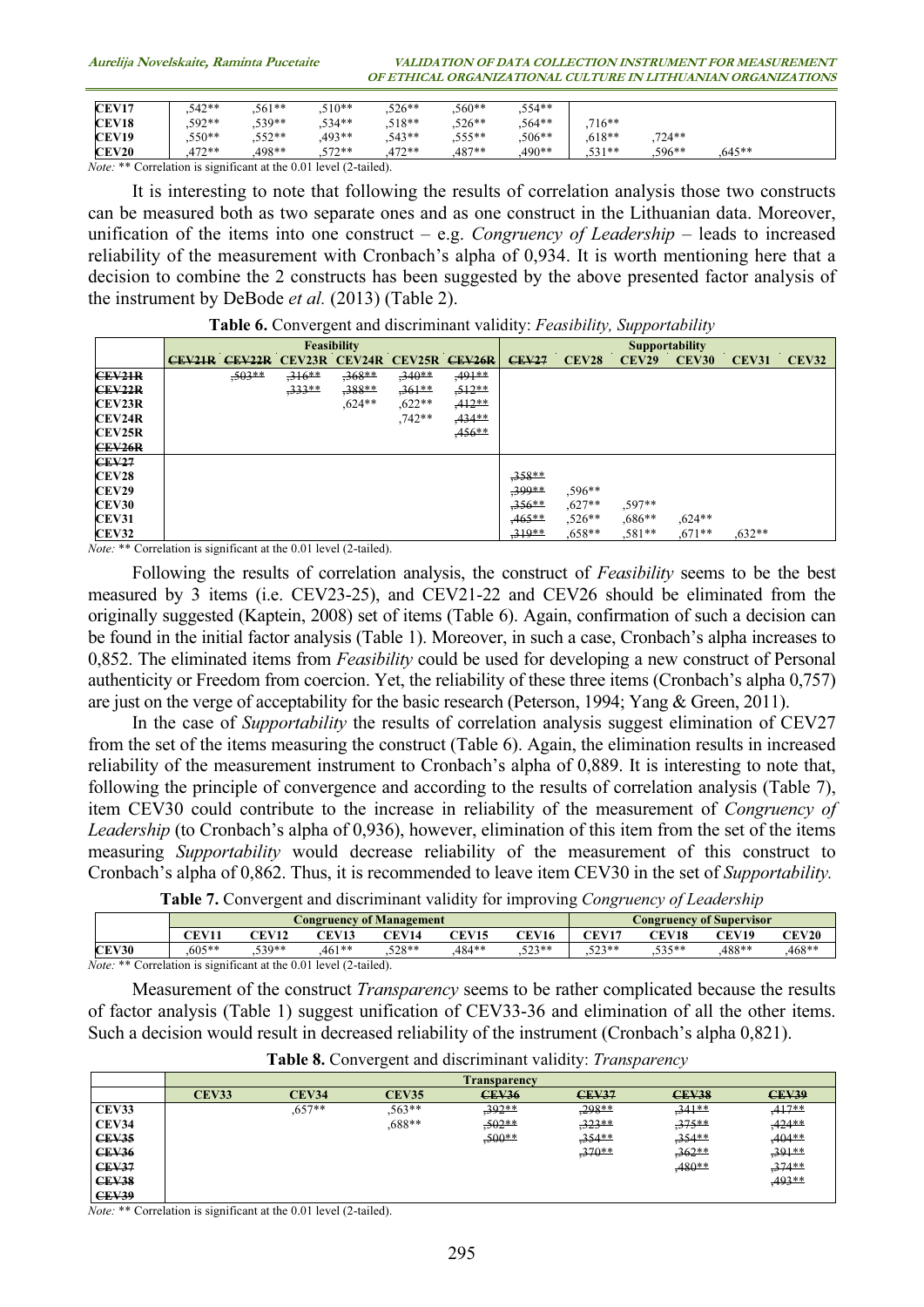Meanwhile, following the results of correlation analysis, unification of CEV33-35 results in slightly increased reliability (Cronbach's alpha 0,840) and provides a rather logical solution: unification of the items measuring the respondents' confidence in that violations in the organization will be disclosed in some way (Table 8).

Furthermore, the same principle of convergence of variables resting on the results of correlation analysis suggests that 2 items eliminated from the measurement of *Transparency*, i.e. CEV38 and CEV39 should be added to the measurement of Discussability (Table 9). In such a case, reliability of that scale would increase its Cronbach's alpha to 0,906.

|              |                   | <b>Supportability</b> |              | <b>Discussability</b> |              |              |              |              |              |              |              |              |
|--------------|-------------------|-----------------------|--------------|-----------------------|--------------|--------------|--------------|--------------|--------------|--------------|--------------|--------------|
|              | CEV <sub>38</sub> | <b>CEV39</b>          | <b>CEV40</b> | <b>CEV41</b>          | <b>CEV42</b> | <b>CEV43</b> | <b>CEV44</b> | <b>CEV45</b> | <b>CEV46</b> | <b>CEV47</b> | <b>CEV48</b> | <b>CEV49</b> |
| <b>CEV38</b> |                   | $.493**$              | $0.505**$    | $.396**$              | $0.405**$    | $0.456**$    | $.375**$     | $,423**$     | $.341**$     | $,422**$     | $.399**$     | $,433**$     |
| <b>CEV39</b> |                   |                       | $,573**$     | $,315**$              | $,347**$     | $,440**$     | $,324**$     | $,374**$     | $.297**$     | $,372**$     | $,389**$     | $,428**$     |
| CEV40        |                   |                       |              | $0.465**$             | $.438**$     | $.583**$     | $,381**$     | $0.461**$    | $.372**$     | $,424**$     | $.475**$     | $.464**$     |
| CEV41        |                   |                       |              |                       | $.541**$     | $0.459**$    | $,446**$     | $,432**$     | $.403**$     | $0.468**$    | $,420**$     | $.343**$     |
| <b>CEV42</b> |                   |                       |              |                       |              | $,564**$     | $,565**$     | $,572**$     | $.512**$     | $,452**$     | $,438**$     | $,385***$    |
| <b>CEV43</b> |                   |                       |              |                       |              |              | .479**       | $0.619**$    | $.441**$     | $,439**$     | $.517**$     | $.433**$     |
| CEV44        |                   |                       |              |                       |              |              |              | $.528**$     | $0.671**$    | $,416**$     | $.414**$     | $,411**$     |
| <b>CEV45</b> |                   |                       |              |                       |              |              |              |              | $.521**$     | $,432**$     | $0.469**$    | $,503**$     |
| <b>CEV46</b> |                   |                       |              |                       |              |              |              |              |              | $.441**$     | $.401**$     | $.393**$     |
| <b>CEV47</b> |                   |                       |              |                       |              |              |              |              |              |              | $.639**$     | .499**       |
| <b>CEV48</b> |                   |                       |              |                       |              |              |              |              |              |              |              | $.551**$     |
| <b>CEV49</b> |                   |                       |              |                       |              |              |              |              |              |              |              |              |

Table 9. Convergent and discriminant validity: *Discussability* with improvements

Note: \*\* Correlation is significant at the 0.01 level (2-tailed).

The results of factor analysis (Table 1) in addition to the results of the correlation analysis (Table 9) suggest several decisions concerning reconstruction of Discussability. One alternative is to add item CEV41 to the measurement of the above described construct Supportability. However, the elimination would decrease reliability of the measurement of the construct Discussability (to Cronbach's alpha 0,900) but would not bring changes in measurement of the construct Supportability. Similarly, i.e. without added value to increased reliability, item CEV41 could be added to the structure of the construct Congruency of Leadership. However, the meaning of the item falls apart from the ones constituting this virtue.

Another decision could be re-connecting the items for measuring *Discussability* as organizational conscientiousness. Such a construct would connect items CEV38-40, CEV43, CEV45 and CEV48-49 and would be rather highly reliable (Cronbach's alpha 0,862). Other re-construction would include such items as CEV42-48 and could focus on *Discussability* as openness. Reliability of this construct would be expressed by Cronbach's alpha equal to 0,872. However, there are two overlapping items CEV43, CEV45 and CEV48 which contribute to reliability of the two new constructs (Table 10).

|              | Discussability as organizational conscientiousness |       |       |        |        |        |        |        |       | <b>Discussability as openness</b> |        |       |        |       |       |       |
|--------------|----------------------------------------------------|-------|-------|--------|--------|--------|--------|--------|-------|-----------------------------------|--------|-------|--------|-------|-------|-------|
| Cronbach's   |                                                    |       |       |        |        |        |        |        |       |                                   |        |       |        |       |       |       |
| alphas       | 0.862                                              | 0.844 | 0.843 | 0.837  | 0.819  | 0.816  | 0.812  | 0.785  | 0,872 | 0.858                             | 0.854  | 0.850 | 0.838  | 0,830 | 0,829 | 0,807 |
| <b>CEV38</b> | $^+$                                               | ÷     |       | +      | +      | $\pm$  | ÷      | $^{+}$ |       |                                   |        |       |        |       |       |       |
| <b>CEV39</b> | $^{+}$                                             | +     | $\pm$ | $^{+}$ | $^{+}$ | $^{+}$ | $^+$   | $^{+}$ |       |                                   |        |       |        |       |       |       |
| <b>CEV40</b> | $^{+}$                                             | +     |       | $\pm$  | $^{+}$ | $^{+}$ | $^{+}$ | $^{+}$ |       |                                   |        |       |        |       |       |       |
| <b>CEV42</b> |                                                    |       |       |        |        |        |        |        | $^+$  |                                   |        |       |        |       |       |       |
| <b>CEV43</b> | ÷                                                  |       |       |        | +      |        |        |        |       |                                   |        |       |        | $^+$  |       |       |
| <b>CEV44</b> |                                                    |       |       |        |        |        |        |        | +     |                                   | ÷      |       | $\pm$  | ÷     |       |       |
| <b>CEV45</b> | $\pm$                                              |       |       |        |        |        |        |        | -     |                                   | $^{+}$ |       | $^+$   |       |       |       |
| <b>CEV46</b> |                                                    |       |       |        |        |        |        |        | ÷     | $^{+}$                            | $^+$   | $\pm$ | $^{+}$ | $^+$  |       |       |
| <b>CEV47</b> |                                                    |       |       |        |        |        |        |        |       | ÷                                 | $^{+}$ |       | $\pm$  | $^+$  |       |       |
| <b>CEV48</b> | $^+$                                               |       |       |        |        | $^{+}$ |        |        | $^+$  |                                   | $^+$   | $^+$  |        |       | $^+$  |       |
| <b>CEV49</b> | $^{+}$                                             |       |       |        |        | $^{+}$ |        |        |       |                                   |        |       |        |       |       |       |

Table 10. Evaluation of reliability for potentially new constructs

Sign "+" denotes that the item is included into construct.

Comparison of the achieved levels of reliability in the newly constructed measurements (Table 10) suggests that item CEV43 (an attitude towards reporting about unethical behaviour) would be more important for the first construct; meanwhile item CEV45 (possibilities to report about unethical behaviour) would be more important for the second one as its elimination causes less loss in reliability. Also comparing the coefficients of reliability, item CEV48 (possibilities to improve unethical behaviour) seems to be more meaningful in the structure of the second construct.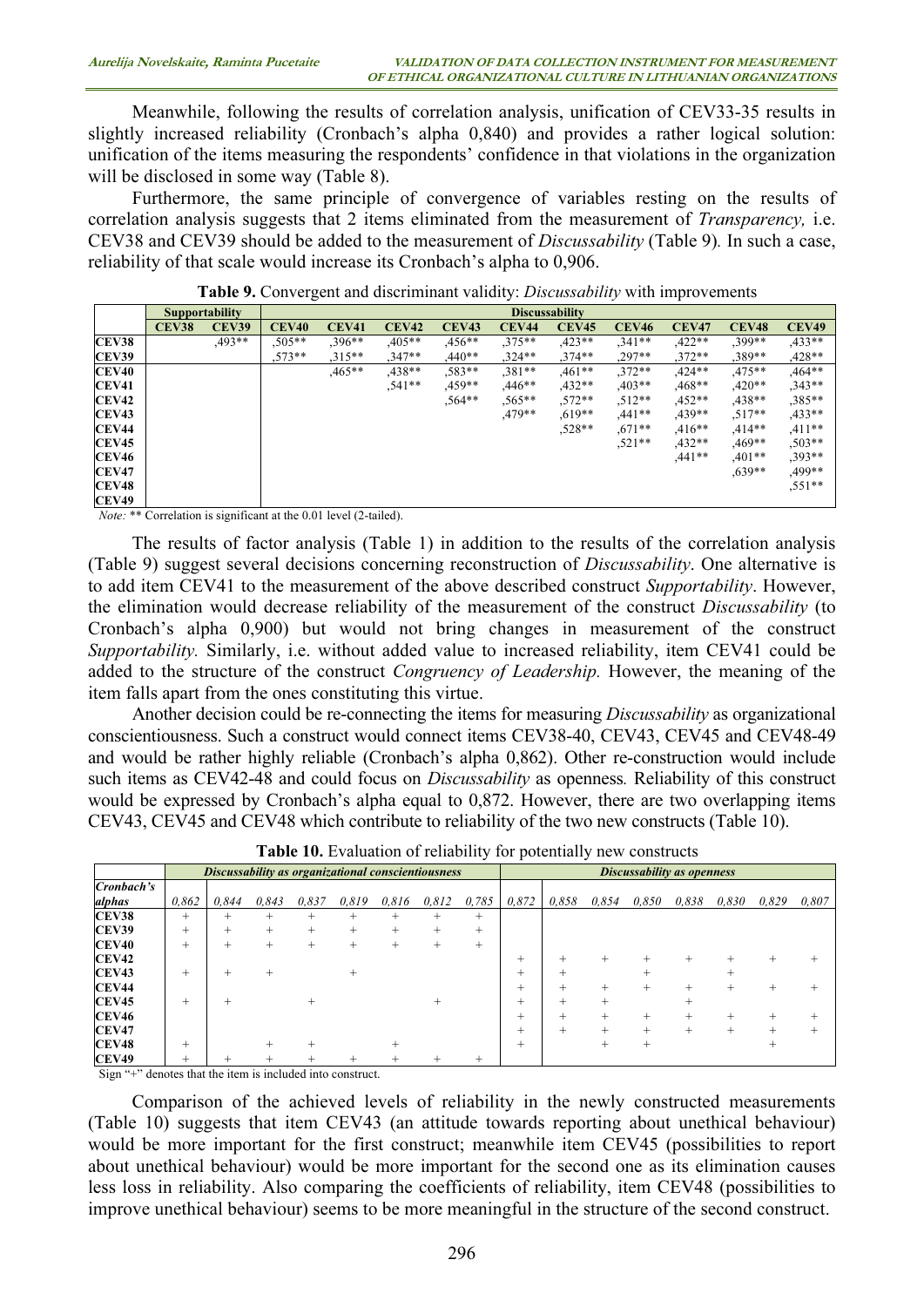Finally, validation of the measurement of the construct *Sanctionability* also seems rather complicated because, on the one hand, factor analysis (Table 1) and correlation analysis (Table 11) suggest some decisions for potential improvement of the measurement by eliminating/including some particular items. On the other hand, checking the level of reliability of all possible variations of hypothetically new constructs bring us to a conclusion that there is no way of improving the measurement. For example, the results of factor analysis (Table 1) suggest that items CEV52-58 potentially compose the essence of the construct, and items CEV50-51 should be eliminated. However, such a decision causes decrease in the initially established Cronbach's alpha to 0,835. Elimination of additional items with lower factorial loadings (i.e. CEV53-54, CEV56, the 8th component in Table 1) does not lead to a better decision either as Cronbach's alpha becomes as low as 0,749.

|              | <b>CEV50</b> | <b>CEV51</b> | <b>CEV52</b> | <b>CEV53</b> | <b>CEV54</b> | <b>CEV55</b> | <b>CEV56</b> | <b>CEV57</b> | <b>CEV58</b> |
|--------------|--------------|--------------|--------------|--------------|--------------|--------------|--------------|--------------|--------------|
| <b>CEV50</b> |              | $.623**$     | $.371**$     | $,368**$     | $.511**$     | $,227**$     | $.455***$    | $.424**$     | $.435**$     |
| <b>CEV51</b> |              |              | $.470**$     | $.420**$     | $0.505**$    | $.333**$     | $.484**$     | $.470**$     | $.461**$     |
| <b>CEV52</b> |              |              |              | $.427**$     | $,441**$     | $.436**$     | $,389**$     | $0.469**$    | $.533**$     |
| <b>CEV53</b> |              |              |              |              | $.487**$     | $,296**$     | $,477**$     | $.576**$     | $,422**$     |
| <b>CEV54</b> |              |              |              |              |              | 295**        | $.534**$     | $.516**$     | $.500**$     |
| <b>CEV55</b> |              |              |              |              |              |              | $,326**$     | $,323**$     | $.363**$     |
| <b>CEV56</b> |              |              |              |              |              |              |              | $.586**$     | $,420**$     |
| <b>CEV57</b> |              |              |              |              |              |              |              |              | $,528**$     |
| <b>CEV58</b> |              |              |              |              |              |              |              |              |              |

| Table 11. Convergent and discriminant validity: Sanctionability |  |  |
|-----------------------------------------------------------------|--|--|
|                                                                 |  |  |

Note: \*\* Correlation is significant at the 0.01 level (2-tailed).

However, following the results of correlation analysis (Table 11), item CEV55 should be eliminated from the structure of the measurement of the construct Sanctionability. The elimination results in slightly increased reliability (Cronbach's alpha 0,869). Another trustworthy decision which can be identified following the results of correlation analysis could be connecting items CEV50-51 to some other items meant for measuring the construct of Discussability and highlighting organizational conscientiousness as a virtue with Cronbach's alpha of 0,900. The construct would connect such items as CEV40-43, CEV45, and CEV47-51. However, elimination of items CEV50-51 from the initial set measuring Sanctionability would cause decrease in reliability, i.e. to Cronbach's alpha 0,844. Hence, on the one hand, the incoherent interrelations of the items suggest existence of potentially better solutions; on the other hand, it seems that additional data would be useful for further search for the solutions. Requirement for the additional data means collecting new data not only from other organizations and strictly controlling sampling procedures but also collecting data using different orders of statements in the questionnaire because the question about the effect of the items order on the respondents' answers remains open.

#### 4. Discussion and Conclusions

The two analyzed CEV models, i.e. the 58-item one suggested by Kaptein (2008) and its shortened version elaborated by De Bode et al. (2013) could be called valid for a Lithuanian sociocultural context, but with some limitations because the mixed loadings of the virtues such as Discussability, Transparency, Supportability or Sanctionability seem not to be sufficiently clear in the Lithuanian data analysis. Moreover, the results of the validation analysis suggest additional solutions for restructuring the measurement dimensions both ensuring the highest possible reliability of the scale and a decreased number of the measurement items. These results are presented in Table 12.

| Title of the construct   | Items included (excluded)  | Cronbach's alpha |
|--------------------------|----------------------------|------------------|
| <b>Clarity</b>           | <b>CEV1-8, CEV10</b>       | 0.916            |
|                          | (Excluded CEV9)            |                  |
| Congruency of leadership | CEV11-20                   | 0.934            |
|                          |                            |                  |
| Feasibility              | CEV23-25                   | 0.852            |
|                          | (Excluded CEV21-22, CEV26) |                  |
| <b>Supportability</b>    | CEV28-32                   | 0.889            |
|                          | (Excluded CEV27)           |                  |

Table 12. Elaborated model for the Lithuanian data: Constructs, items and Cronbach's alphas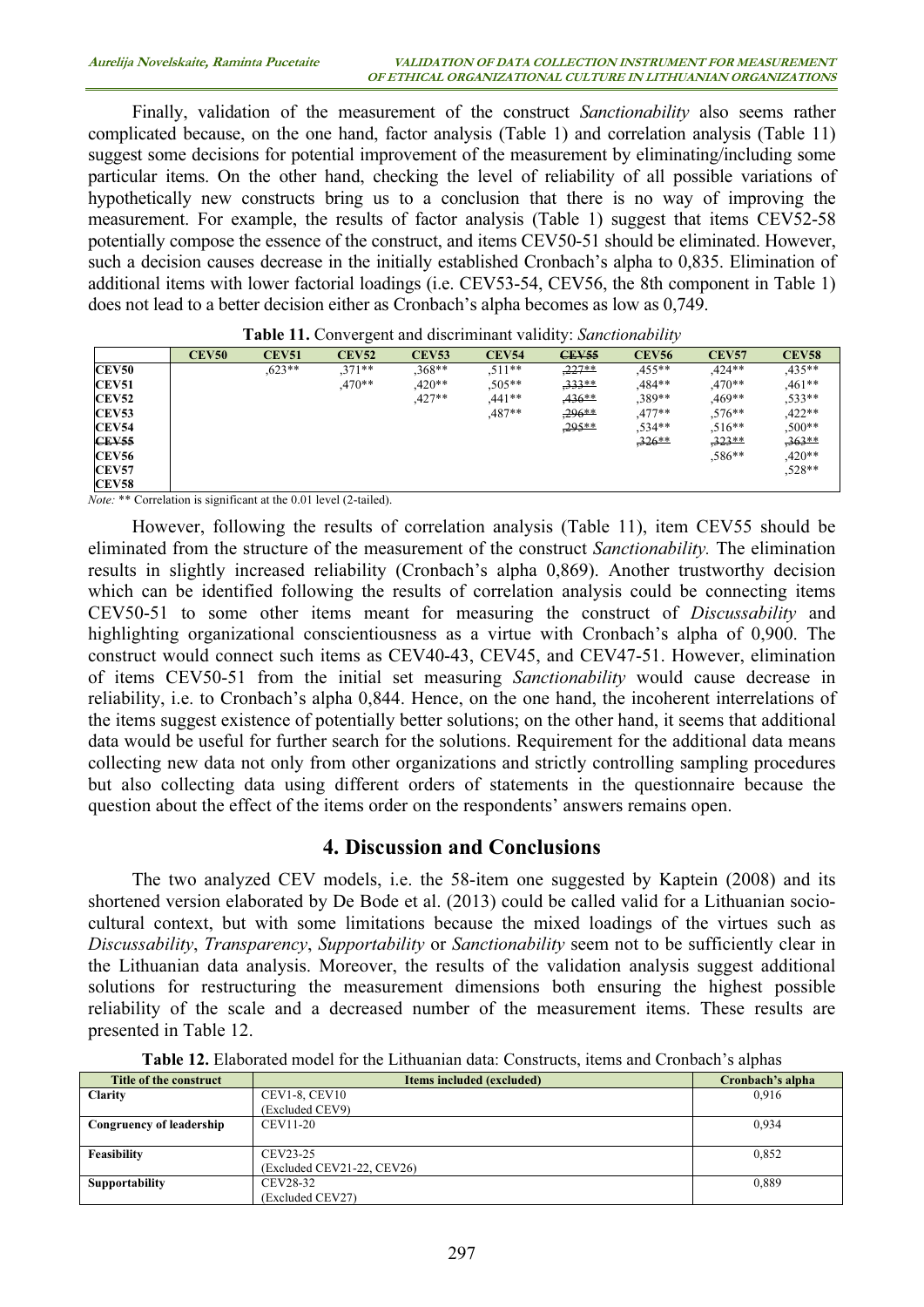| Transparency          | CEV33-35                                                                              | 0.840 |
|-----------------------|---------------------------------------------------------------------------------------|-------|
|                       | (Excluded 36-39 to be considered as a new virtue of <i>Personal authenticity</i> or   | 0.757 |
|                       |                                                                                       |       |
|                       | Freedom from coercion)                                                                |       |
| <b>Discussability</b> | CEV40-49, CEV38-39 shall be added                                                     | 0.906 |
|                       | Further elaboration is needed for decreasing the number of items to Discussability as |       |
|                       | conscientiousness (CEV38-40, CEV43, CEV45 and CEV48-49) or openness                   | 0,862 |
|                       | $(CEV42-49)$                                                                          | 0,872 |
| Sanctionability       | CEV50-54, CEV56-58                                                                    | 0.869 |
|                       | (Excluded CEV55)                                                                      |       |
|                       | Further elaboration is needed for clarification of the structure                      |       |

Exclusion of CEV9 from the construct of Clarity and CEV55 from Sanctionability may be conditioned by the type of the organization where the survey was carried out rather than a sociocultural environment. It performs regulatory functions, which shifts the respondents' focus on proper use of employer's property or rules of servicing clients rather than environmental issues. On the other hand, concern for environment has not received extensive attention from Lithuanian public organizations. Rather, environmental issues are considered as individual concern, unless the organization is engaged in standardization processes of environmental management. Likewise, human resource management practices in that type of organizations are regulated by strict contractual relationships, and ethical behaviour as a criterion for promotion (CEV55) is not explicitly taken into consideration at the level of specialists.

Exclusion of CEV21, CEV22 and CEV26 from *Feasibility* and formation of a new virtue of Personal authenticity (or Freedom from coercion) is an important virtue in the post-soviet context where autonomy was suppressed for a long time, conformity was used as a strategy of survival, and at the same time rules and regulations were violated secretly as an expression of autonomy, considering the officially declared normative values as relativistic (Ivanauskas, 2011; Ryan, 2006; Ungvari-Zrinyi, 2001; Vasiljevienė & Freitakienė, 2002). Therefore, a legitimate opportunity to remain faithful to one's norms and values which is given by an organization could be perceived by employees as a different value, compared to the one that encompasses organization's attempts to enable them to carry out tasks responsibly. And contrariwise, an organization's pressure on employees to compromise their ethical values can be evaluated much more negatively from an ethical perspective than its failure to provide sufficient resources. Consequently, the socio-historical past could be relied when explaining exclusion of CEV27 from the measurement of the Supportability virtue. The formulation of the statement containing the phrases "totally committed to the (stipulated) norms and values of the organization" leaves no space for individual autonomy and critical assessment of those values. Perhaps excluding the adverb "totally" from the statement may change the results of statistical analysis.

Exclusion of items CEV36-39 from the *Transparency* construct can be explained by their contents rather than socio-cultural context, except CEV 36. The item relates to the perception of feedback giving on the results of criticism and expresses a rare form of organizational behavior in Lithuanian companies. CEV37-39 fall under organizational commitment and attempts to manage ethics through, e.g. ethics auditing and communicating about its results. Hence, these items, in particular CEV38-39 combine with some items of the *Discussability* construct dealing with reporting and, hence, ethics hotlines and internal whistleblowing systems. In this respect, the virtue of Discussability could be more focused either on ideal communication conditions providing the possibility to raise and discuss ethical issues in the organization, to be sincere and open, based on the theory of communicative action by Habermas (1984). On the other hand, it could be related to the virtue in the organization's character, highlighting self-reflection and self-correction in the form of organizational conscientiousness. These two dimensions need further exploration.

The main limitation of this study is that the data were collected in a public organization where about a half of the respondents were in their 50s and older. It is logical to expect that the instruments would bring different results working with different samples. Moreover, it is also possible that the order of the statements as they were presented for the respondents could have an effect on the results. In other words, it could be expected that presenting the items measuring Sanctionability and/or Discusability first and then the items measuring Clarity and/or Feasibility